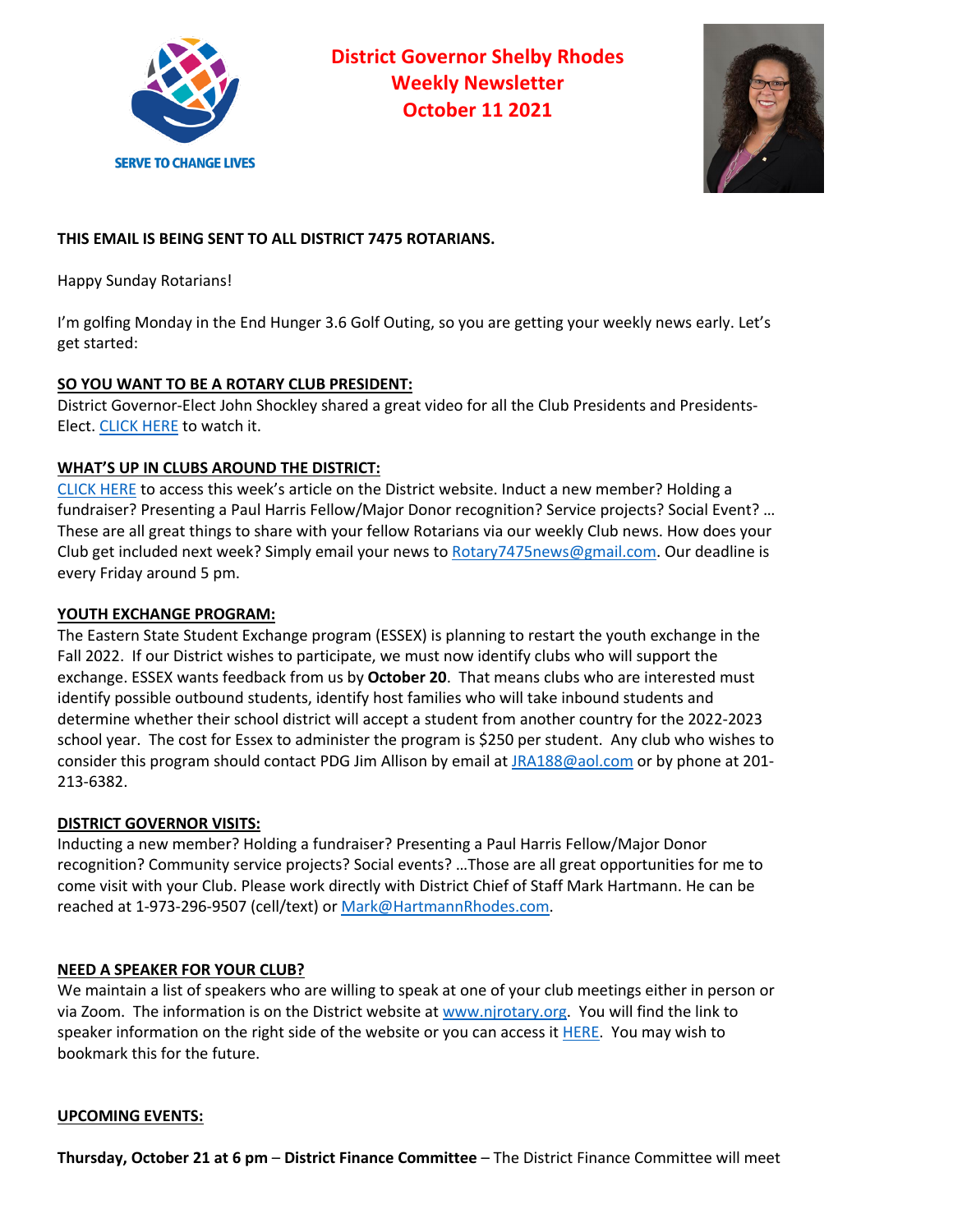online via Zoom. Committee Members are encouraged to sign-up HERE. Advance Registration Required. For more information, contact Chair Larry Wefferling at larry@wefferlingcpa.com.

**Tuesday, October 26 at 6 pm** – **Rotary District Foundation Committee (RDFC)** – Will meet in-person at the Park Avenue Club, 184 Florham Park, NJ 07932. Committee members must register in advance by **Tuesday, October 19** to attend. Please register by emailing RDFC Chair PDG Mike Hart at drmhart@yahoo.com.

**Thursday, October 28 at 6 pm – Districtwide President's Council**– Club Presidents, Assistant Governors and select invited District Officials are invited to in-person Districtwide President's Council. We'll focus on fundraising at this training session which will be held at the Park Avenue Club, 184 Park Ave, Florham Park. Presidents, Assistant Governors and select invited District Officials were emailed invites.

**Friday, October 29 at 12 noon – Membership Lunch & Learn**District 7475 sponsors a monthly Lunch and Learn focusing on membership development the last Friday of each month at 12 noon. Advance registration is required - click HERE to register. In the month of October, Membership Lunch and Learn will focus on how to use the Learning Center at Rotary International. Take advantage of a wealth of training materials designed to help you learn new skills and become more successful in what you do. You can access information based upon your position in Rotary i.e. Club President, Club Secretary, Rotary member, etc., or you can access training information based upon topic. Topics include: membership development, fundraising, projects, grants, starting a new Rotary club, awards, public relations, Rotaract, Interact and more. Learn about Rotary club activities that support strategic goals. Find best practices and resources to ensure your club succeeds.



**Monday, November 8 at 7 pm – Assistant Governor's Meeting** – This online meeting is for Assistant Governor's and select invited District Leaders. Advance registration required. Sign-up online **HERE**.



**Thursday, November 18 at 7 pm – Gift of Life of New Jersey Annual Meeting** – Gift of Life's mission is to save the lives of children by providing resources to treat congenital heart defects. Children are brought to the United States for surgery plus overseas missions to train foreign surgeons and bring them needed equipment through Gift of Life's efforts. Come learn about the organization's efforts during the pandemic year. **If your Club would like to present its annual contribution to Gift of Life at the virtual meeting, please contact PDG Jim Allison, Gift of Life NJ Chair, by email at JRA188@aol.com so he can add your Club's name to the agenda**. This session is online via Zoom. Advance registration required. Please sign-up here.